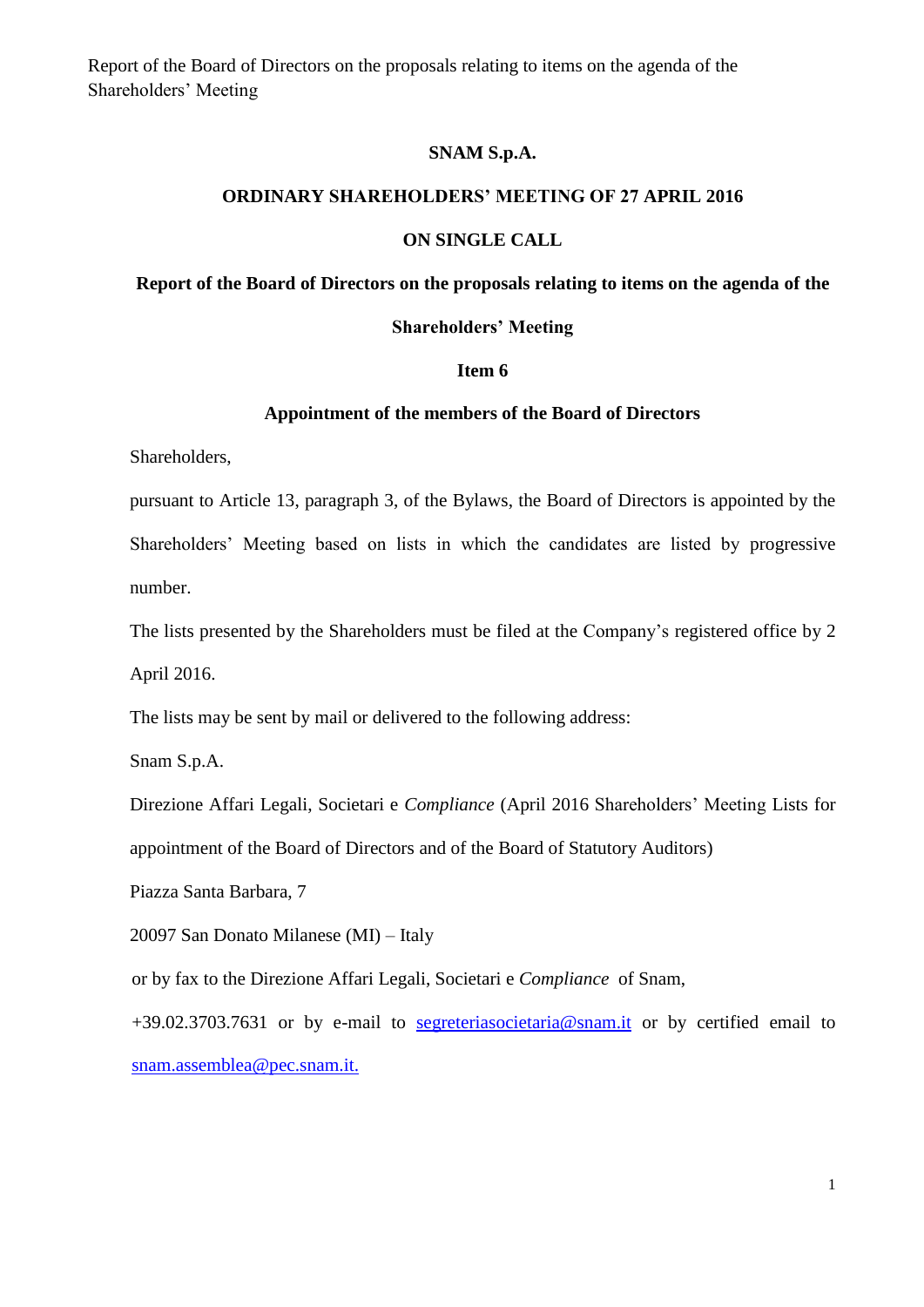Under the Bylaws, the appointment must be made in adherence to the equality of gender representation provision referred to in Law No. 120 of 12 July 2011.

Following the application of that provision, pursuant to Article 13, paragraph 3, of the Bylaws, Shareholders, who intend to present a list for the replacement of the Board of Directors containing three or more candidates, are asked to include therein such number of candidates belonging to the least represented gender as is equal to at least one third of the candidates (rounding up, if necessary, to the next highest unit).

It should be noted that, if the number proposed by the Board of Directors to establish nine members to be appointed as Directors is approved, the least represented gender must be formed by at least three members; therefore, lists for the appointment of the majority of the Board's members must include at least two candidates of the least represented gender in the list.

Each Shareholder may present or may participate in the presentation of just one list, and may vote for just one list. Each candidate must only appear on one list, under penalty of ineligibility. Only Shareholders who, alone or jointly with others, hold at least 0,5% of the shares with voting entitlement in an Ordinary Shareholders' Meeting may present lists (see Consob Resolutions no. 19499 of 28 January 2016).

Pursuant to Article 13, paragraph 3, of the Bylaws, the lists must be accompanied by the following, under penalty of inadmissibility:

- statements with which each candidate accepts his own candidacy;
- exhaustive information about their personal and professional characteristics, including the *curriculum vitae*;
- statements from the candidates as to whether or not they fulfil the requirements of independence provided for under combined provisions of Articles 147-*ter*, paragraph 4,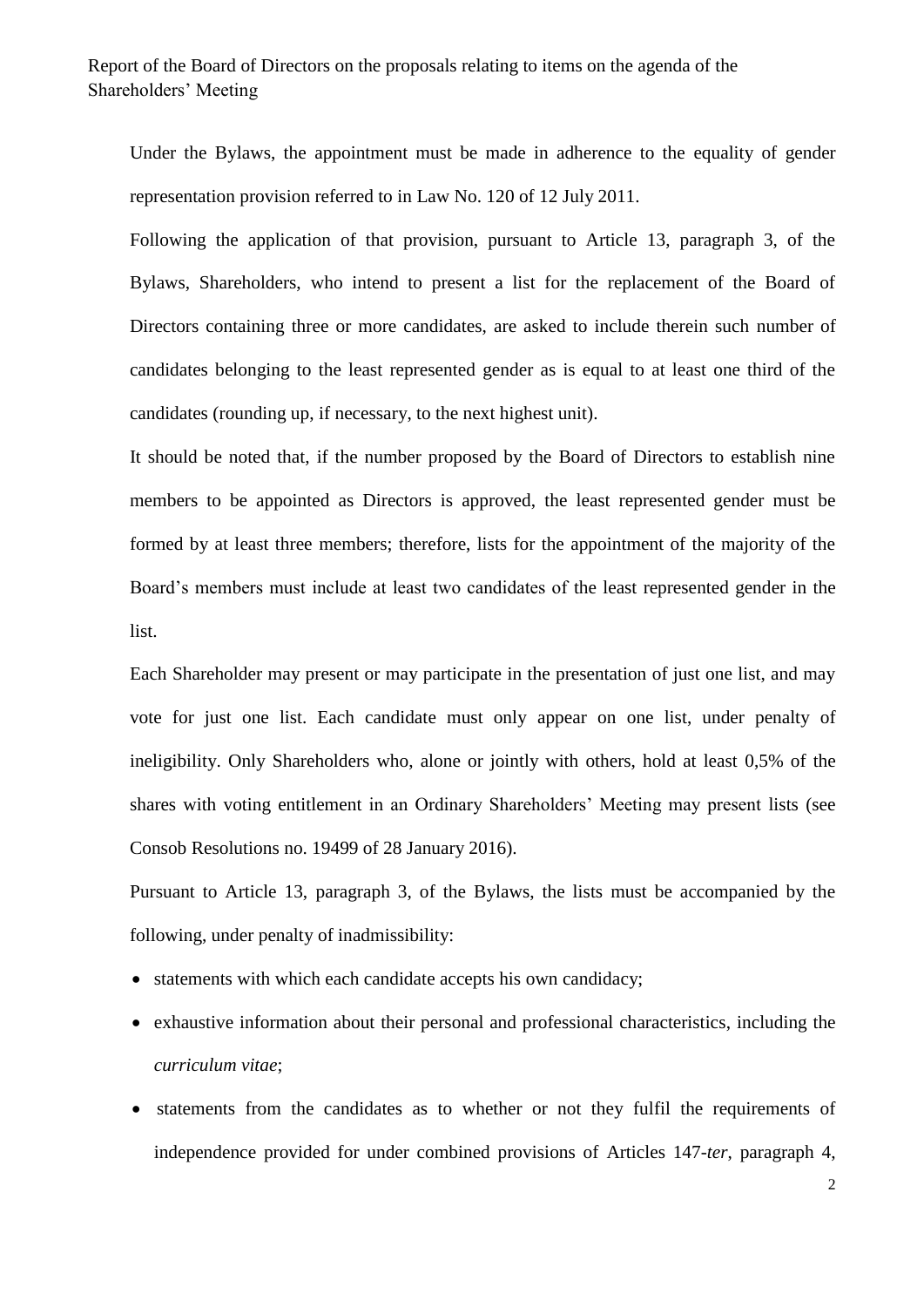and 148, paragraph 3, of Legislative Decree No. 58 of 24 February 1998 ("TUF") as well as certification as to the absence of grounds of ineligibility and conflict of interest, with reference, as well, to Article 2, paragraph 2, letter c) of the Prime Ministerial Decree of 25 May 2012 and fulfilment of the honourableness requirements:

• indication as to the identities of the Shareholders presenting the lists and the overall equity percentage held in the share capital of your Company.

As provided for in Comunication No. DEM/9017893 of 26 February 2009, Consob recommends that Shareholders who do not hold, including jointly, a controlling share or relative majority, in conjunction with the list, file a statement that certifies the absence of links, including indirect links, as referred to in Article 147-*ter*, paragraph 3, of the TUF and Article 144-*quinquies* of Consob Resolution No. 11971 of 14 May 1999 and subsequent modifications ("Issuer Regulation") with shareholders who, even jointly, hold a controlling share or relative majority.

Besides, in such statement:

- it must be specified such links, if existing and if significant, with shareholders who hold, also jointly, a controlling share or relative majority, wherever possible, with the reasons why these relations are not deemed to constitute the aforementioned links,
- or

• it must be specified the absence of the above links.

The lists filed, accompanied by the information referred to above, pursuant to Article 13, paragraph 3, of the Bylaws, will be made available to the public at the Company's registered office, at the Company's website, [www.snam.it](http://www.snam.it/) ("*Governance and Conduct*"– "*Shareholders' Meeting*" Section), at Borsa Italiana S.p.A. [\(www.borsaitaliana.it\)](http://www.borsaitaliana.it/), as well as at the authorised storage system "*NIS-STORAGE*" managed by Bit Market Service S.p.A.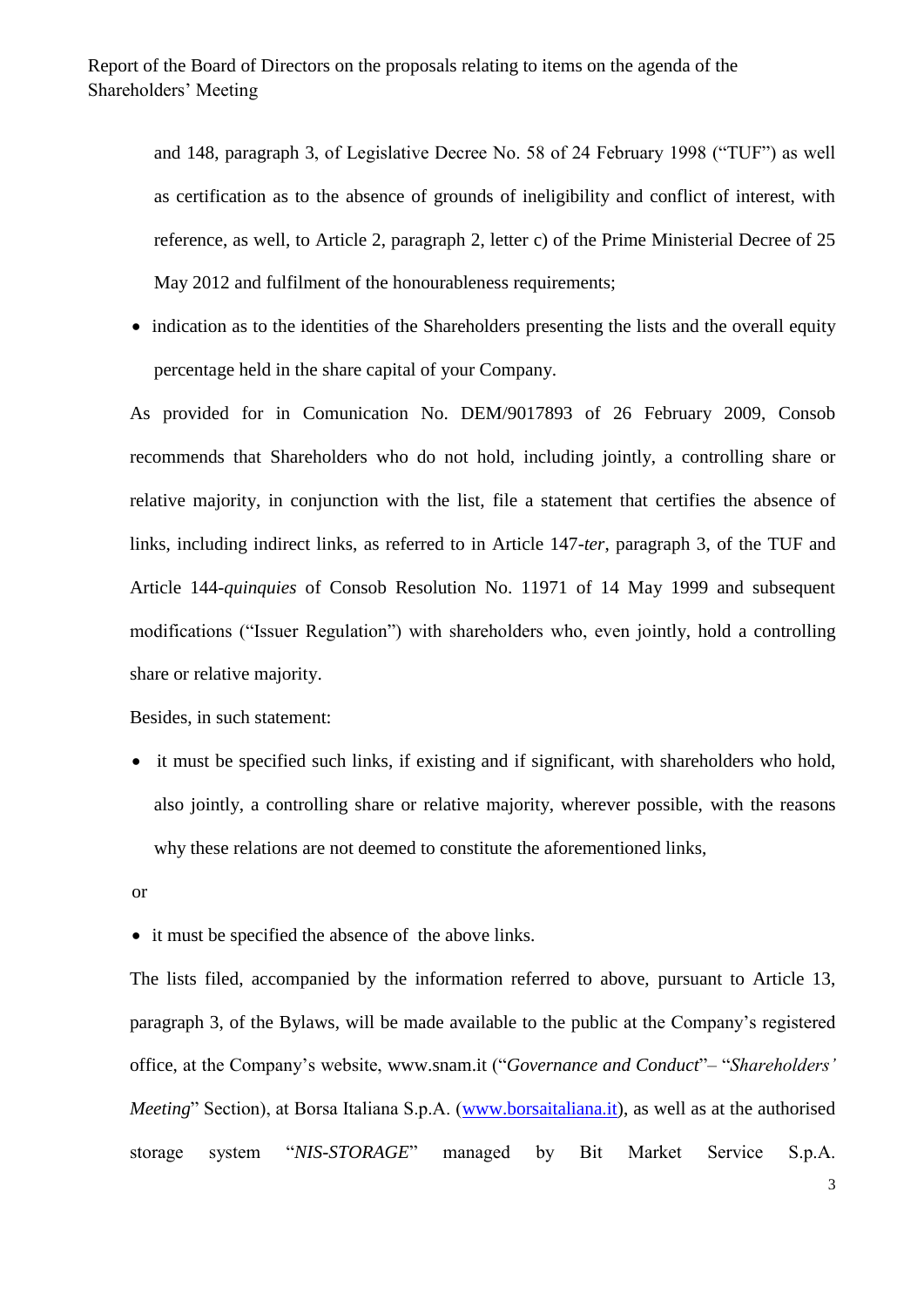[\(www.emeraketstorage.com\)](http://www.emeraketstorage.com/), at least twenty one days before the date set for the Shareholders' Meeting on single call, that is, by 6 April 2016.

Ownership of the minimum percentage necessary for the submission of lists is determined in consideration of the number of shares registered in the Shareholder's favour on the date on which the lists are filed at the Company. The pertinent certification may be presented even after the filing of the lists, provided by 6 April 2016.

When the number of board members is less than seven, at least one director – or at least three directors if there are more than seven board members – must meet the independence requirements established for statutory auditors of listed companies provided for in Articles 148, paragraph 3, of TUF as referred to in Article 147-*ter*, paragraph 4, of the TUF.

Candidates satisfying the aforesaid independence requirements must be specifically identified on the lists.

All candidates must also fulfil the honourableness requirements provided for statutory auditors of listed companies by Article 148, paragraph 4, of the TUF, as referred for directors to in Article 147-*quinquies*, paragraph 1, of the TUF.

The Shareholders are also reminded to consider the independence requirements provided for directors by Corporate Governance Code approved by Corporate Governance Committee.

The Board of Directors, in adherence to the provisions of Application Criterion 1.C.1. letter h) of the Corporate Governance Code approved by Corporate Governance Committee and considering the results of the assessment of the functioning of the Board and of its committees and of their size and composition, as well as considering elements such as the professional characteristics, experience, including managerial experience, and gender of the members thereof, in addition to their length of post, has expressed own guidances as to future size and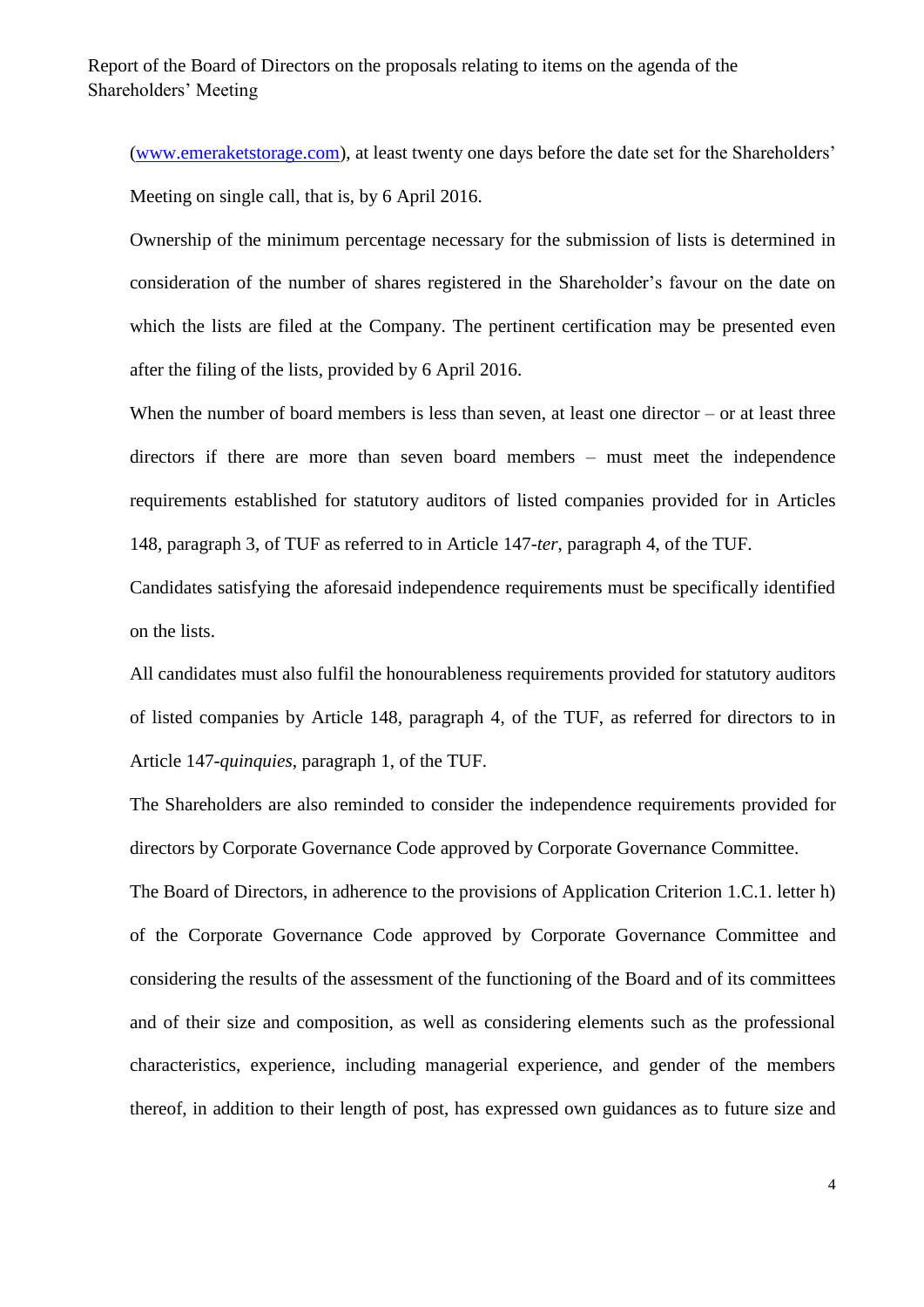composition on the Board. Please note that these guidances, to which reference should be made, are made available to the public together with the present Report.

Directors are to be elected as follows, pursuant to Article 13, paragraph 5, of the Bylaws:

- a) seven tenths of the directors to be elected shall be taken from the list receiving the majority of the shareholders' votes in the consecutive order in which they appear on the list, rounding down to the nearest whole number if the number is a decimal;
- b) the remaining directors shall be taken from the other lists, which may not be associated in any way, even indirectly, to shareholders who have submitted or voted for the list which came in first in number of votes; for that purpose, the votes won by said lists shall be divided successively by one, two or three, depending on the consecutive number of directors to be elected. The quotients thus obtained shall be assigned progressively to candidates from each of these lists, according to the order shown in them. The quotients thus assigned to candidates from the different lists shall be arranged in a single decreasing gradation. Those obtaining the highest quotients shall be elected. If several candidates obtain the same quotient, the candidate from the list which has not yet elected any director or that has elected the smallest number of directors shall be elected. If none of these lists has yet elected a director or if all have elected the same number of directors, the candidate from the list obtaining the greatest number of votes shall be elected. If the voting on lists is tied and the quotient is also tied, a new vote by the entire Shareholders' Meeting shall be held, and the candidate winning a simple majority of votes shall be elected;
- c) if, after following the procedure described above, the minimum number of independent directors required by the Bylaws is not elected, the quotient of votes to be attributed to each candidate is taken from the lists, dividing the number of votes for each list by the order number of each of these candidates; non-independent candidates with the lowest quotients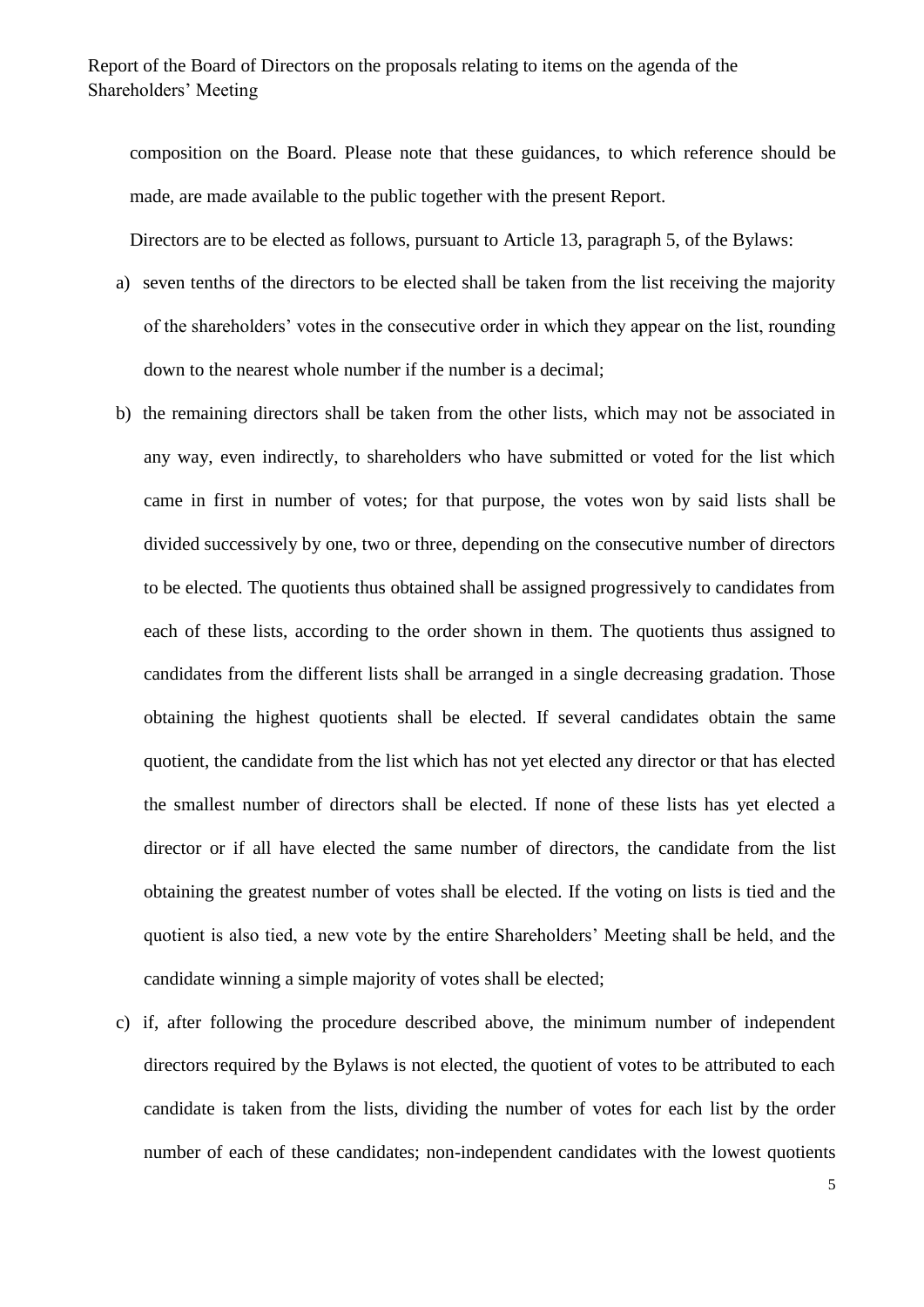among the candidates taken from all the lists shall be replaced, starting from the very lowest, by the independent candidates taken from the same list as the candidate being replaced (following the order in which they are listed); otherwise, they shall be replaced by people who meet the independence criteria and appointed in accordance with the procedure mentioned in letter d). If candidates taken from different lists have obtained the same quotient, the candidate from the list from which the highest number of directors has been taken shall be replaced, or, if these numbers of directors are the same, the candidate taken from the list with the fewest votes shall be replaced, or, if the number of votes is the same, the candidate who receives the fewest votes in a dedicated resolution by the Shareholders' Meeting shall be replaced;

c-*bis*) notwithstanding the procedure described in letters a) and b) above it is not possible to comply with the law on gender representation, the quotient of votes to be attributed to each candidate taken from the lists shall be calculated by dividing the number of votes for each list by the order number of each of these candidates; the candidate of the most represented gender with the lowest quotient among the candidates taken from all the lists shall be replaced, notwithstanding the compliance with the minimum number of independent directors, by the candidate of the least represented gender (with the highest consecutive number) taken from the same list as the replaced candidate; otherwise, the candidate shall be replaced by the person appointed in accordance with the procedure mentioned in letter d). If candidates from different lists have obtained the same lowest quotient, the candidate from the list from which the greater number of directors has been taken shall be replaced, or, if these numbers of directors are the same, the candidate taken from the list with the fewest votes shall be replaced, or, if the number of votes is the same, the candidate who receives the fewest votes in a dedicated resolution by the Shareholders' Meeting shall be replaced;